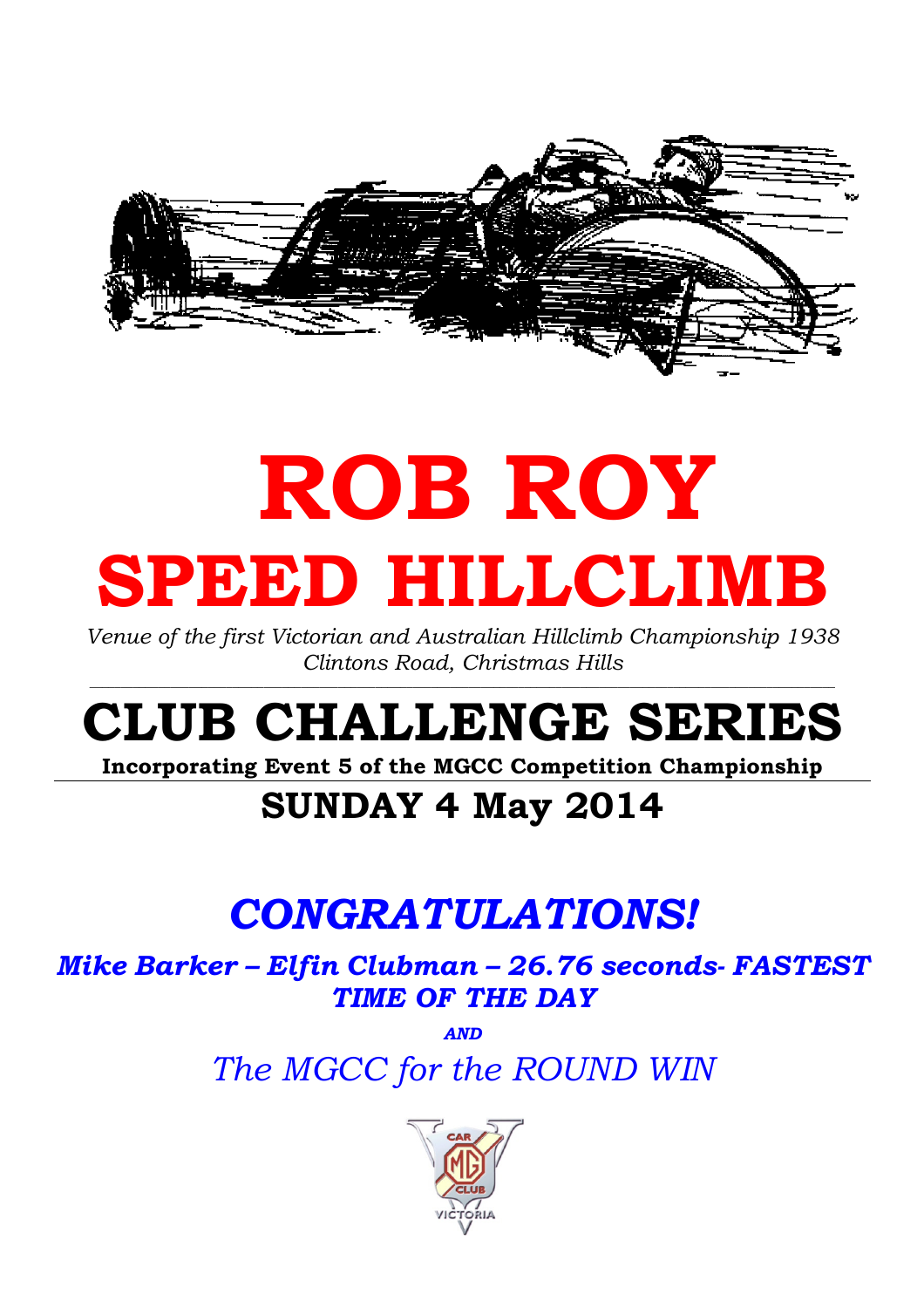#### **Class Results**

| No. | <b>Driver</b>                                  | <b>Make</b>                                    | Run 1           |                                 | Run 2 Run 3 Run 4 |                              | <b>Best</b> | <b>Place</b> |     |
|-----|------------------------------------------------|------------------------------------------------|-----------------|---------------------------------|-------------------|------------------------------|-------------|--------------|-----|
|     | <b>Club</b>                                    |                                                |                 | Split 1 Split 2 Split 3 Split 4 |                   |                              |             | <b>Class</b> | O/R |
| A   | Sports & Sedans up to 1300cc                   |                                                |                 |                                 |                   |                              |             |              |     |
| 31  | David Cantwell<br>GCC                          | Honda Civic<br><b>Split Time</b>               | 31.44<br>16.03  | 30.34<br>15.31                  | 29.67<br>15.09    | 34.96<br>15.75               | 29.67       | 1            | 3   |
| 311 | Denis Williams<br>GCC                          | Honda Civic<br><b>Split Time</b>               | 31.93<br>15.74  | 30.75<br>15.25                  | 30.26<br>15.00    | 31.67<br>15.65               | 30.26       | $\mathbf{2}$ | 4   |
| 19  | Fred Brock<br><b>MGCC</b>                      | <b>MG Midget</b><br><b>Split Time</b>          | 36.51<br>16.92  | 35.14<br>16.47                  | 37.52<br>16.91    | <b>DNS</b>                   | 35.14       | 3            | 28  |
| 38  | James Barton<br><b>MGCC</b>                    | MG Midget<br><b>Split Time</b>                 | 41.64<br>19.88  | 37.41<br>16.66                  | 36.18<br>16.88    | 39.30<br>17.44               | 36.18       | 4            | 35  |
| 261 | David Osbourne<br><b>MGCC</b>                  | <b>MG Midget</b><br><b>Split Time</b>          | 39.07<br>18.40  | 39.25<br>18.35                  | 39.15<br>18.99    | <b>DNS</b>                   | 39.07       | 5            | 51  |
| B   | Sports & Sedans 1301 up to 1600cc              |                                                |                 |                                 |                   |                              |             |              |     |
| 8   | Graeme Adams<br><b>MGCC</b>                    | <b>MG Midget</b><br><b>Split Time</b>          | 34.27<br>16.17  | 32.58<br>15.72                  | 31.42<br>14.95    | 32.01<br>15.33               | 31.42       | 1            | 8   |
| 144 | Ken Parry<br><b>WDCC</b>                       | Ford Cortina GT<br><b>Split Time</b>           | 47.64<br>30.09  | 32.02<br>15.37                  | 31.63<br>15.39    | 31.71<br>15.26               | 31.63       | $\mathbf{2}$ | 12  |
| 78  | Russ Mead<br>GCC                               | Ford Super Anglia<br><b>Split Time</b>         | 36.15<br>17.19  | 35.46<br>16.76                  | <b>DNS</b>        | <b>DNS</b>                   | 35.46       | 3            | 31  |
| 44  | Gavin Porterhouse Isuzu Bellett<br><b>BLCC</b> | <b>Split Time</b>                              | 38.40<br>18.47  | 36.79<br>16.37                  | 37.73<br>16.70    | 37.17<br>16.49               | 36.79       | 4            | 38  |
| 375 | Andrea Ward-AshtonFord Cortina<br><b>MGCC</b>  | <b>Split Time</b>                              | 41.96<br>20.24  | 43.25<br>23.94                  | 36.85<br>17.46    | 39.06<br>19.00               | 36.85       | 5            | 39  |
| 275 | Don Ashton<br><b>MGCC</b>                      | <b>Ford Cortina</b><br><b>Split Time</b>       | 37.49<br>17.70  | 37.07<br>17.25                  | 37.69<br>17.27    | <b>DNS</b><br>$\blacksquare$ | 37.07       | 6            | 40  |
| 45  | Graham Andersen<br><b>MGCC</b>                 | Mazda MX5<br><b>Split Time</b>                 | 41.00<br>20.13  | 39.57<br>19.52                  | 40.12<br>20.84    | 38.42<br>17.65               | 38.42       | 7            | 46  |
| 14  | Nick Wood<br>G.MGCC                            | MG 1100<br><b>Split Time</b>                   | 40.87<br>18.95  | 39.13<br>17.96                  | 38.99<br>18.26    | <b>DNS</b>                   | 38.99       | 8            | 49  |
|     | Sports & Sedans 1601 up to 2000cc              |                                                |                 |                                 |                   |                              |             |              |     |
| 34  | Jon McGovern<br><b>MGCC</b>                    | MG TF<br><b>Split Time</b>                     | 33.34<br>0.00   | 30.34<br>14.30                  | 30.55<br>14.27    | 30.71<br>$\sim$ $-$          | 30.34       | 1            | 5   |
| 88  | Chris Armstong<br><b>RCCV</b>                  | <b>Renault Sport Clio</b><br><b>Split Time</b> | 34.97<br>16.70  | 31.14<br>15.01                  | 30.77<br>14.88    | 31.02<br>14.82               | 30.77       | $\mathbf{2}$ | 6   |
| 15  | Mark Patane<br><b>AROC</b>                     | Alfa 2000 GTV<br><b>Split Time</b>             | 32.70<br>15.89  | 31.09<br>15.58                  | 30.97<br>15.48    | <b>DNS</b>                   | 30.97       | 3            | 7   |
| 4   | Don Woods<br><b>MGCC</b>                       | <b>MGB Roadster</b><br><b>Split Time</b>       | 34.85<br>17.21  | 32.53<br>15.35                  | 31.47<br>15.07    | 32.34                        | 31.47       | 4            | 9   |
| 57  | Ric Collett<br><b>MGCC</b>                     | MGA Coupe<br><b>Split Time</b>                 | 34.11<br>16.23  | 32.61<br>15.06                  | 31.48<br>14.49    | 32.89                        | 31.48       | 5            | 10  |
| 418 | Daryl Coon<br><b>MGCC</b>                      | Seat Ibiza<br><b>Split Time</b>                | 34.62<br>$\sim$ | 33.43<br>15.82                  | 32.59<br>15.51    | 31.55                        | 31.55       | 6            | 11  |
| 188 | Russell Armstrong<br><b>RCCV</b>               | Renault Sport Clio<br><b>Split Time</b>        | 35.58<br>16.93  | 32.13<br>15.54                  | 31.72<br>14.92    | 33.45                        | 31.72       | $\bf 7$      | 13  |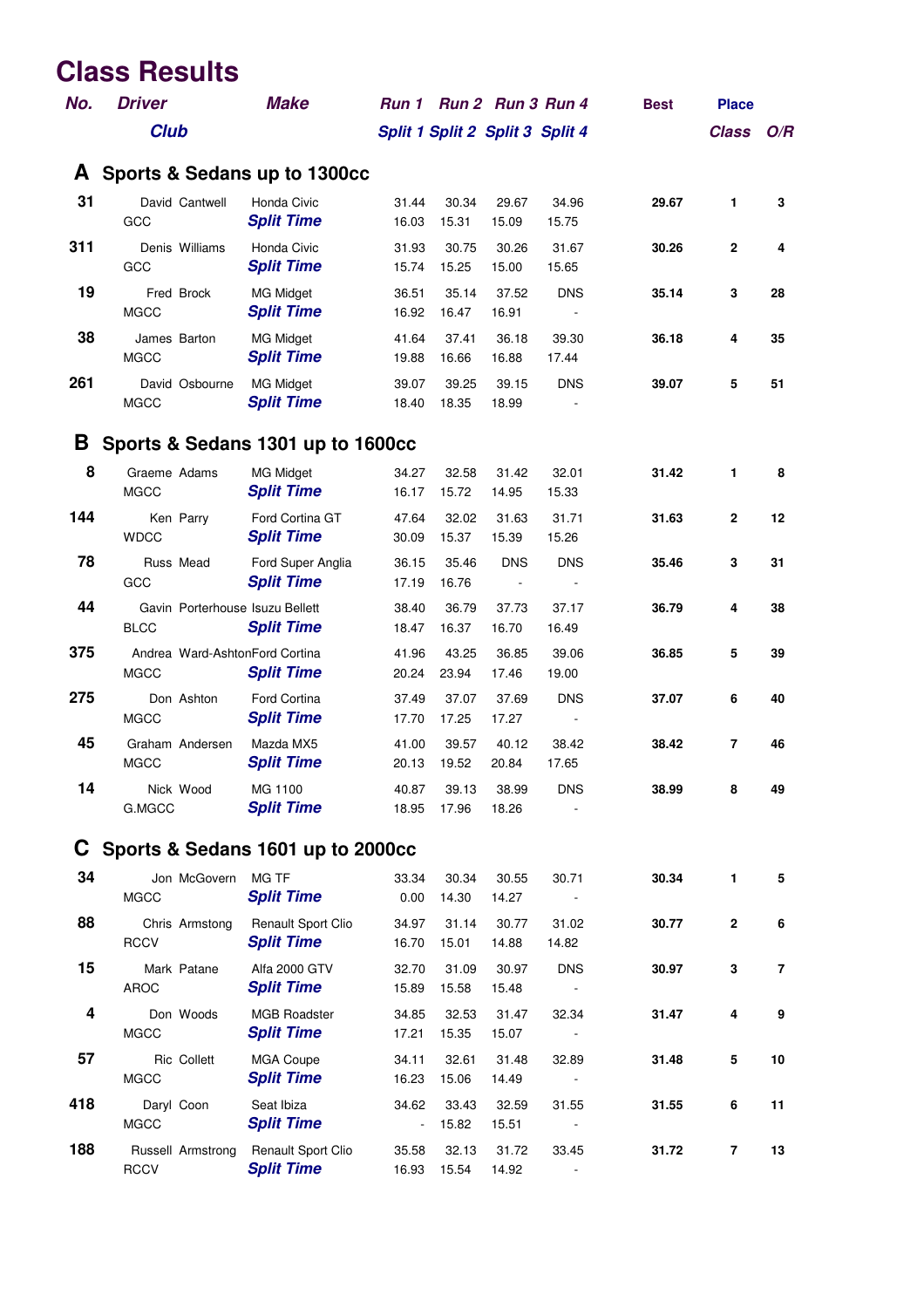#### **Class Results**

| No.                     | <b>Driver</b>                                | <b>Make</b>                                   |                                   | Run 1 Run 2 Run 3 Run 4      |                          |                                   | <b>Best</b> | <b>Place</b> |     |
|-------------------------|----------------------------------------------|-----------------------------------------------|-----------------------------------|------------------------------|--------------------------|-----------------------------------|-------------|--------------|-----|
|                         | <b>Club</b>                                  |                                               | Split 1 Split 2 Split 3 Split 4   |                              |                          |                                   |             | <b>Class</b> | O/R |
| C                       |                                              | Sports & Sedans 1601 up to 2000cc (Continued) |                                   |                              |                          |                                   |             |              |     |
| 12                      | Jack Almond<br><b>MGCC</b>                   | <b>MGB Roadster</b><br><b>Split Time</b>      | 35.16<br>16.83                    | 34.07<br>15.99               | 33.60<br>15.73           | 32.13<br>$\blacksquare$           | 32.13       | 8            | 15  |
| 20                      | Mike Ellsmore<br><b>MGCC</b>                 | <b>MGA Coupe</b><br><b>Split Time</b>         | 43.87<br>25.54                    | 32.83<br>16.25               | 38.06<br>18.43           | 34.73                             | 32.83       | 9            | 20  |
| $\mathbf{2}$            | Charles Almond<br><b>MGCC</b>                | <b>MGB Roadster</b><br><b>Split Time</b>      | 37.06<br>17.81                    | 34.66<br>16.69               | 33.67<br>16.03           | 32.84<br>$\sim$ $-$               | 32.84       | 10           | 21  |
| 18                      | Andrew Coon<br><b>MGCC</b>                   | Seat Ibiza<br><b>Split Time</b>               | 34.49<br>17.25                    | 32.94<br>15.92               | 33.60<br>16.40           | 34.17<br>16.40                    | 32.94       | 11           | 22  |
| 41                      | Bryan Gibson<br><b>MGCC</b>                  | <b>MGB Fastback</b><br><b>Split Time</b>      | 35.08<br>16.97                    | 33.13<br>16.00               | 88.54<br>14.96           | 33.38<br>$\sim 100$               | 33.13       | 12           | 23  |
| 403                     | Jack Forsyth<br><b>TCCA</b>                  | Toyota Celica<br><b>Split Time</b>            | 38.40<br>19.35                    | 35.89<br>18.74               | 33.73<br>16.51           | 35.97<br>$\overline{\phantom{a}}$ | 33.73       | 13           | 24  |
| $\overline{\mathbf{r}}$ | lan Mayze<br><b>MGCC</b>                     | <b>MGB Roadster</b><br><b>Split Time</b>      | 38.16<br>18.52                    | 35.10<br>17.12               | 33.85<br>16.14           | 34.17<br>$\sim 100$               | 33.85       | 14           | 25  |
| 70                      | Paul Slawinski<br><b>MGCC</b>                | <b>MGB Roadster</b><br><b>Split Time</b>      | 37.13<br>17.94                    | 34.86<br>17.11               | 35.90<br>17.51           | 34.63<br>$\sim$ $-$               | 34.63       | 15           | 26  |
| 74                      | Anthony J Novak<br><b>AROC</b>               | Alfa Romeo 147<br><b>Split Time</b>           | 40.94<br>19.07                    | 36.05<br>16.62               | 34.80<br>16.33           | 46.05<br>$\overline{\phantom{a}}$ | 34.80       | 16           | 27  |
| 32                      | Ron Bilston<br><b>MGCC</b>                   | <b>MGB Roadster</b><br><b>Split Time</b>      | 41.10<br>$\blacksquare$           | 35.54<br>16.61               | <b>DNS</b>               | <b>DNS</b>                        | 35.54       | 17           | 32  |
| 167                     | Ron Ghiggino<br><b>MGCC</b>                  | <b>MGF</b><br><b>Split Time</b>               | 39.82<br>17.96                    | 36.77<br>16.55               | 37.65<br>16.82           | 36.16<br>$\overline{\phantom{a}}$ | 36.16       | 18           | 34  |
| 23                      | <b>Brian Mutton</b><br>MX <sub>5</sub>       | Mazda MX5<br><b>Split Time</b>                | 39.66<br>17.01                    | 36.36<br>16.95               | 38.01<br>16.66           | <b>DNS</b><br>$\sim$ $-$          | 36.36       | 19           | 36  |
| 75                      | Lutz Zimpel<br><b>MGCC</b>                   | <b>MGB Roadster</b><br><b>Split Time</b>      | 36.42<br>$\mathcal{L}$            | <b>DNS</b><br>$\blacksquare$ | <b>DNS</b>               | <b>DNS</b><br>$\blacksquare$      | 36.42       | 20           | 37  |
| 42                      | Alistair Traylen<br><b>MGCC</b>              | <b>MGB Roadster</b><br><b>Split Time</b>      | 37.10<br>$\overline{\phantom{a}}$ | 51.65<br>16.53               | <b>DNS</b>               | <b>DNS</b>                        | 37.10       | 21           | 41  |
| 33                      | David Hutchings<br><b>MGCC</b>               | <b>MGA</b><br><b>Split Time</b>               | 39.48<br>$\blacksquare$           | 38.03<br>17.39               | <b>DNS</b><br>$\sim 100$ | <b>DNS</b><br>$\sim$              | 38.03       | 22           | 42  |
| 47                      | Anthony E Novak<br><b>AROC</b>               | Alfa Romeo 33<br><b>Split Time</b>            | 41.14<br>18.31                    | 38.81<br>17.98               | 39.11<br>18.07           | 38.21                             | 38.21       | 23           | 44  |
| 16                      | Jeffrey Turnbull<br><b>MGCC</b>              | <b>MGF</b><br><b>Split Time</b>               | 41.72<br>19.26                    | 40.29<br>17.65               | 39.86<br>17.82           | 38.43                             | 38.43       | 24           | 47  |
| 28                      | Mitchell McAllister<br>G.MGCC                | <b>MGB Roadster</b><br><b>Split Time</b>      | 41.60<br>20.10                    | 39.65<br>19.11               | 44.90<br>18.22           | 39.01<br>18.36                    | 39.01       | 25           | 50  |
| 289                     | Ken McAllister<br>G.MGCC                     | <b>MGB Roadster</b><br><b>Split Time</b>      | 49.36<br>$\blacksquare$           | 40.54<br>18.90               | 39.23<br>17.54           | 40.56<br>$\blacksquare$           | 39.23       | 26           | 52  |
| 61                      | Robert Walkerden MGB Roadster<br><b>MGCC</b> | <b>Split Time</b>                             | 43.77<br>19.21                    | 41.78<br>18.17               | 44.22<br>18.59           | <b>DNS</b><br>$\sim$ $-$          | 41.78       | 27           | 53  |
| 91                      | <b>Bruce Heal</b><br><b>MGCC</b>             | MGB GT<br><b>Split Time</b>                   | 44.86<br>19.75                    | 45.40<br>19.26               | 44.00<br>19.46           | <b>DNS</b><br>$\blacksquare$      | 44.00       | 28           | 55  |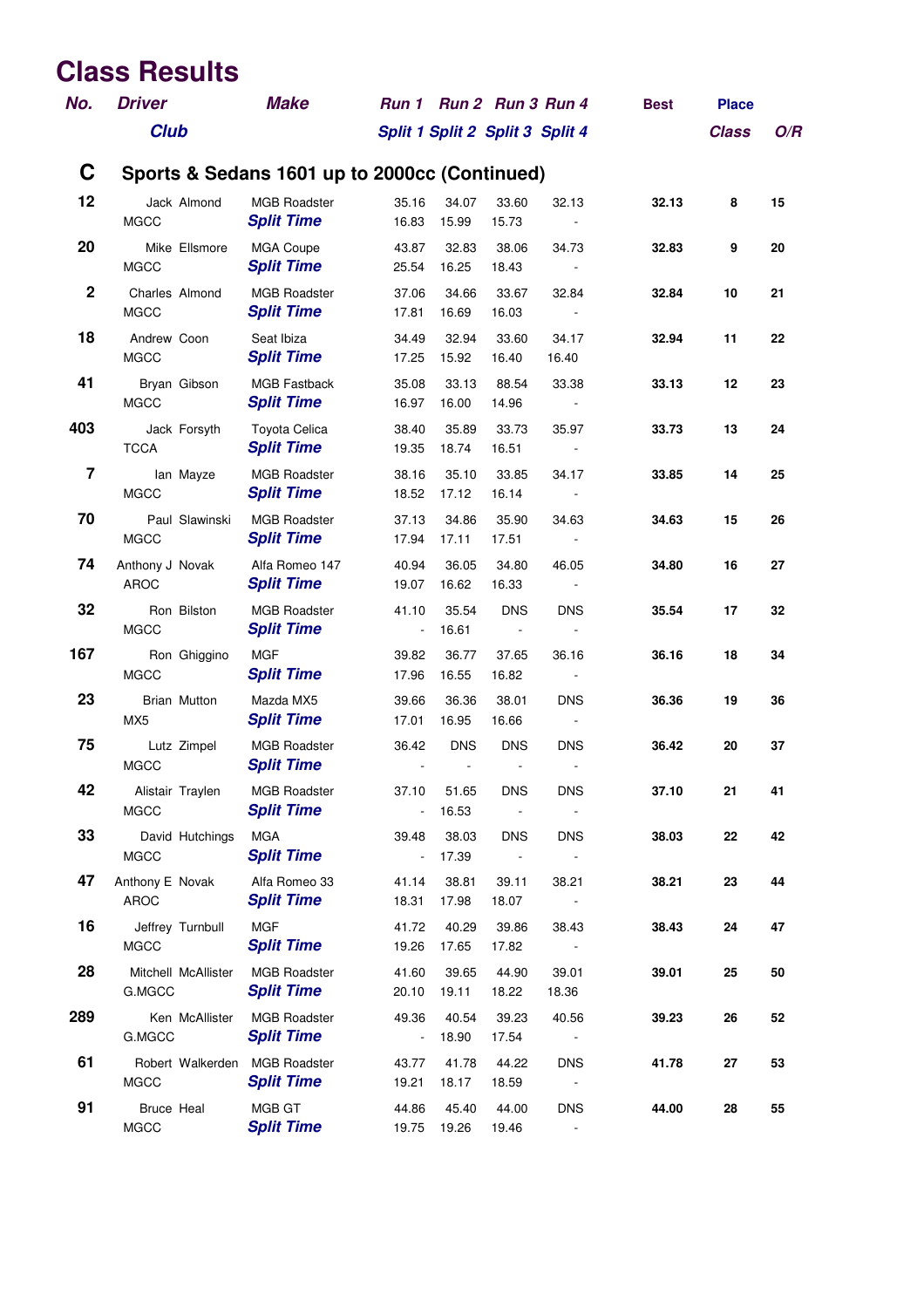#### **Class Results**

| No. | <b>Driver</b>                        | <b>Make</b>                               |                |                                   |                                        | Run 1 Run 2 Run 3 Run 4                | <b>Best</b> | <b>Place</b> |              |
|-----|--------------------------------------|-------------------------------------------|----------------|-----------------------------------|----------------------------------------|----------------------------------------|-------------|--------------|--------------|
|     | <b>Club</b>                          |                                           |                | Split 1 Split 2 Split 3 Split 4   |                                        |                                        |             | Class O/R    |              |
| D   | Sports & Sedans 2001 up to 3000cc    |                                           |                |                                   |                                        |                                        |             |              |              |
| 99  | Ken Price<br><b>MGCC</b>             | <b>MG ZS 180</b><br><b>Split Time</b>     | 34.69<br>16.73 | 35.70<br>17.81                    | 32.16<br>15.02                         | 31.83<br>$\overline{\phantom{a}}$      | 31.83       | 1            | 14           |
| 968 | Paul Rojo<br><b>PCV</b>              | Porsche 968<br><b>Split Time</b>          | 35.16<br>17.39 | 32.89<br>16.31                    | 32.27<br>15.82                         | 32.37                                  | 32.27       | $\mathbf{2}$ | 16           |
| 66  | Leonie Price<br><b>MGCC</b>          | <b>MG ZS 180</b><br><b>Split Time</b>     | 43.31<br>19.93 | 36.42<br>17.04                    | 35.43<br>16.34                         | <b>DNS</b>                             | 35.43       | 3            | 30           |
| 82  | Stephen Brown<br><b>MGCC</b>         | <b>MGA</b><br><b>Split Time</b>           | 39.00<br>18.19 | 38.27<br>17.47                    | <b>DNS</b><br>$\overline{\phantom{a}}$ | <b>DNS</b>                             | 38.27       | 4            | 45           |
| 122 | Peter Clarke<br><b>MGCC</b>          | Sprite Mk 1<br><b>Split Time</b>          | 40.16<br>18.11 | 39.08<br>17.47                    | 38.78<br>16.85                         | <b>DNS</b>                             | 38.78       | 5            | 48           |
| Е   | Sports & Sedans 3001cc and over      |                                           |                |                                   |                                        |                                        |             |              |              |
| 6   | Glenn Armstrong<br><b>RCCV</b>       | Renault Sport Megane<br><b>Split Time</b> | 32.30<br>15.88 | 31.32<br>15.47                    | 29.29<br>14.15                         | 29.69<br>$\sim$                        | 29.29       | 1            | $\mathbf{2}$ |
| 177 | Neil Hawker<br><b>PCV</b>            | Daytona Coupe<br><b>Split Time</b>        | 34.64<br>16.67 | 32.37<br>15.23                    | 33.14<br>16.13                         | 61.10                                  | 32.37       | $\mathbf{2}$ | 17           |
| 22  | Graeme Ruby<br><b>MGCC</b>           | MGB GT V8<br><b>Split Time</b>            | 36.10<br>17.10 | 34.90<br>16.30                    | 33.06<br>15.43                         | 32.73                                  | 32.73       | 3            | 19           |
| 505 | <b>Bill Hamilton</b><br><b>PCCV</b>  | Peugeot<br><b>Split Time</b>              | 35.38<br>16.59 | 35.79<br>17.18                    | <b>DNS</b><br>$\sim$ $-$               | <b>DNS</b><br>$\overline{\phantom{a}}$ | 35.38       | 4            | 29           |
| 71  | Peter Jackson<br><b>MGCC</b>         | MGB GT V8<br><b>Split Time</b>            | 36.56<br>17.62 | 38.41<br>17.56                    | 35.59<br>16.88                         | <b>DNS</b><br>$\overline{\phantom{a}}$ | 35.59       | 5            | 33           |
| 79  | David Nevile<br><b>MOCA</b>          | Mustang<br><b>Split Time</b>              | 48.45<br>22.12 | 45.00<br>$\overline{\phantom{a}}$ | 43.25<br>19.94                         | 46.35                                  | 43.25       | 6            | 54           |
| F   | <b>Clubman Sports All Capacities</b> |                                           |                |                                   |                                        |                                        |             |              |              |
| 3   | Mike Barker<br><b>VHRR</b>           | Elfin Clubman<br><b>Split Time</b>        | 27.64<br>13.96 | 27.03<br>14.05                    | 27.85<br>13.91                         | 26.76                                  | 26.76       | 1            | 1            |
| G   | <b>Racing Cars pre 1960</b>          |                                           |                |                                   |                                        |                                        |             |              |              |
| 172 | Ryan Thompson<br>G.MGCC              | MG TC<br><b>Split Time</b>                | 42.77<br>19.41 | 40.41<br>19.18                    | 42.14<br>18.77                         | 38.13<br><b>DNS</b>                    | 38.13       | 1            | 43           |
| H   | <b>Racing Cars post 1960</b>         |                                           |                |                                   |                                        |                                        |             |              |              |
| 998 | Ray Porteus<br><b>VMCI</b>           | The Silver Flea<br><b>Split Time</b>      | 33.31<br>15.29 | 33.65<br>15.45                    | 32.68<br>14.33                         | 53.52<br><b>DNS</b>                    | 32.68       | 1            | 18           |